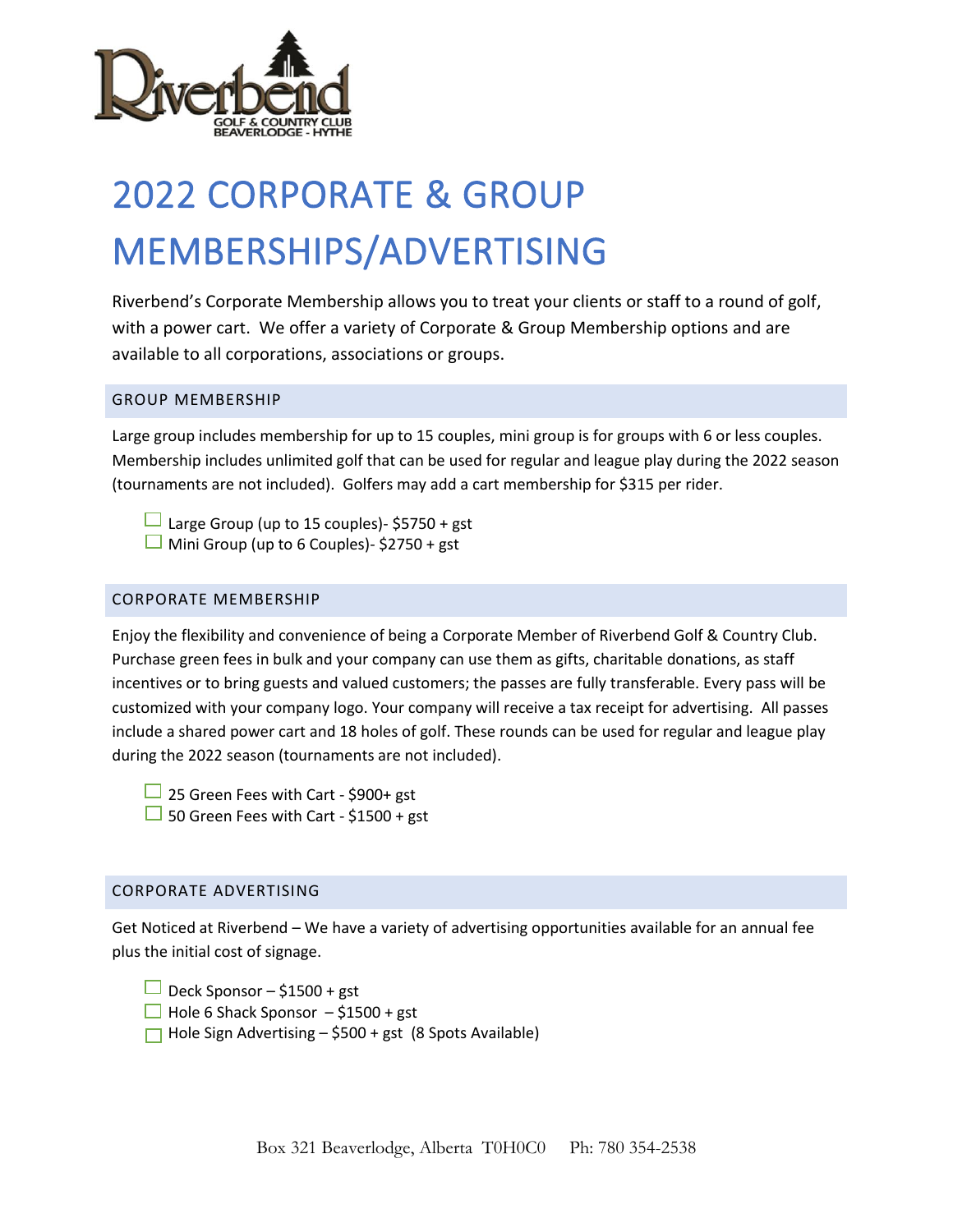

Please return completed form to Riverbend Golf & CC by mail, email [\(info@riverbendgolfcc.ca\)](mailto:info@riverbendgolfcc.ca) or in person at the course. We accept payment by cash, cheque or major credit card. Payment must be received in full prior to receiving golfing privileges.

|                                                           | Company/Group Name: The company of the company of the company of the company of the company of the company of the company of the company of the company of the company of the company of the company of the company of the com                                                                                |  |
|-----------------------------------------------------------|---------------------------------------------------------------------------------------------------------------------------------------------------------------------------------------------------------------------------------------------------------------------------------------------------------------|--|
|                                                           |                                                                                                                                                                                                                                                                                                               |  |
|                                                           |                                                                                                                                                                                                                                                                                                               |  |
|                                                           |                                                                                                                                                                                                                                                                                                               |  |
|                                                           |                                                                                                                                                                                                                                                                                                               |  |
| Membership Type:                                          |                                                                                                                                                                                                                                                                                                               |  |
| <b>GROUP:</b><br><b>CORPORATE:</b><br><b>ADVERTISING:</b> | Large Group (up to 15 couples)- \$5750 + gst<br>Mini Group (up to 6 Couples)- \$2750 + gst<br>25 Green Fees with Cart - \$900+ gst<br>50 Green Fees with Cart - \$1500 + gst<br>Deck Sponsor - \$1500 + gst<br>Hole 6 Shack Sponsor - \$1500 + gst<br>Hole Sign Advertising - \$500 + gst (8 Spots Available) |  |

Please complete attached list of golfers and their partner for the Group Memberships. Please email a jpeg of your company logo to [info@riverbendgolfcc.ca](mailto:info@riverbendgolfcc.ca) for the corporate membership option.

If interested in any advertising, please talk to Chef Lisa in the Clubhouse, or email Cathie Ray at info@riverbendgolfcc.ca